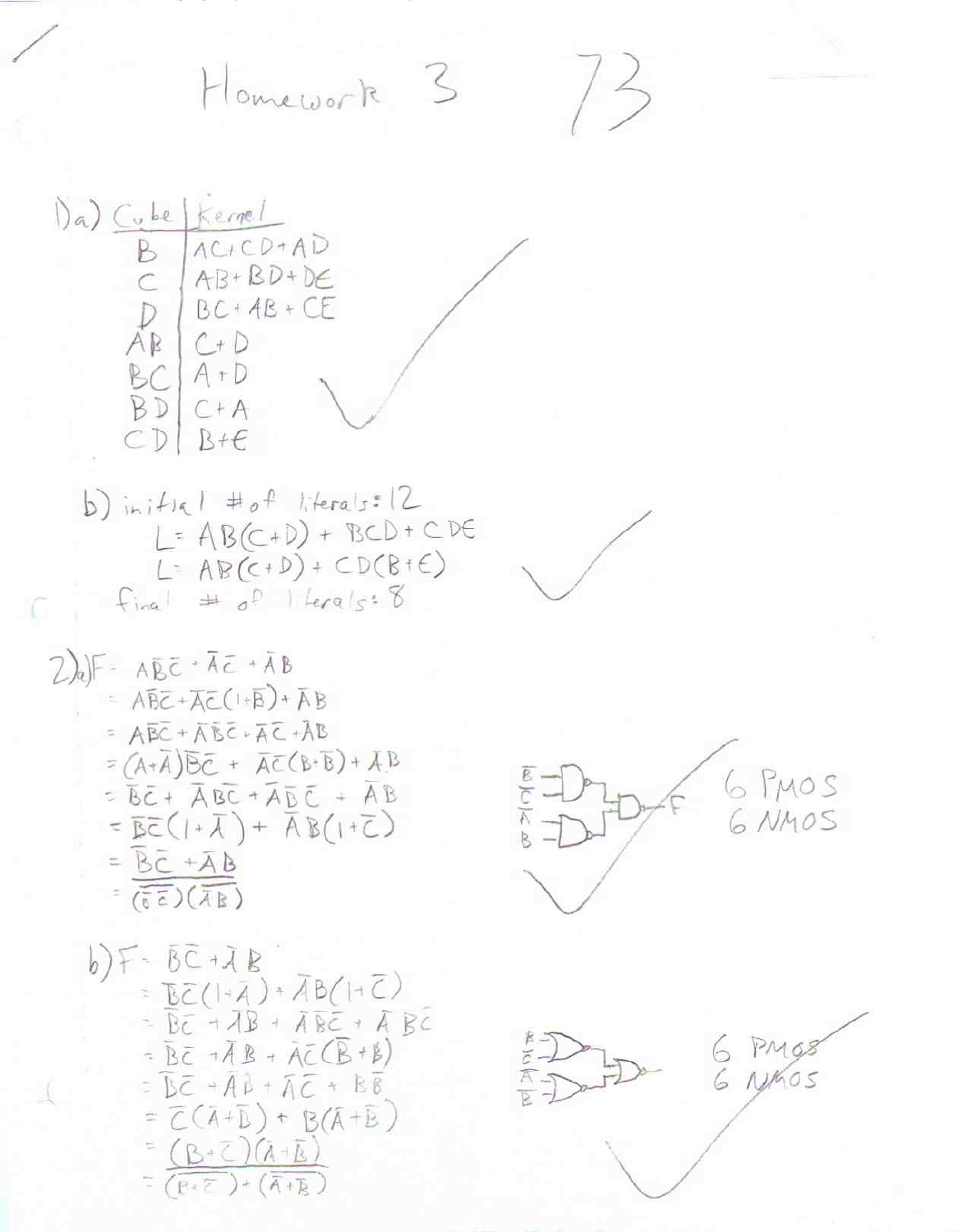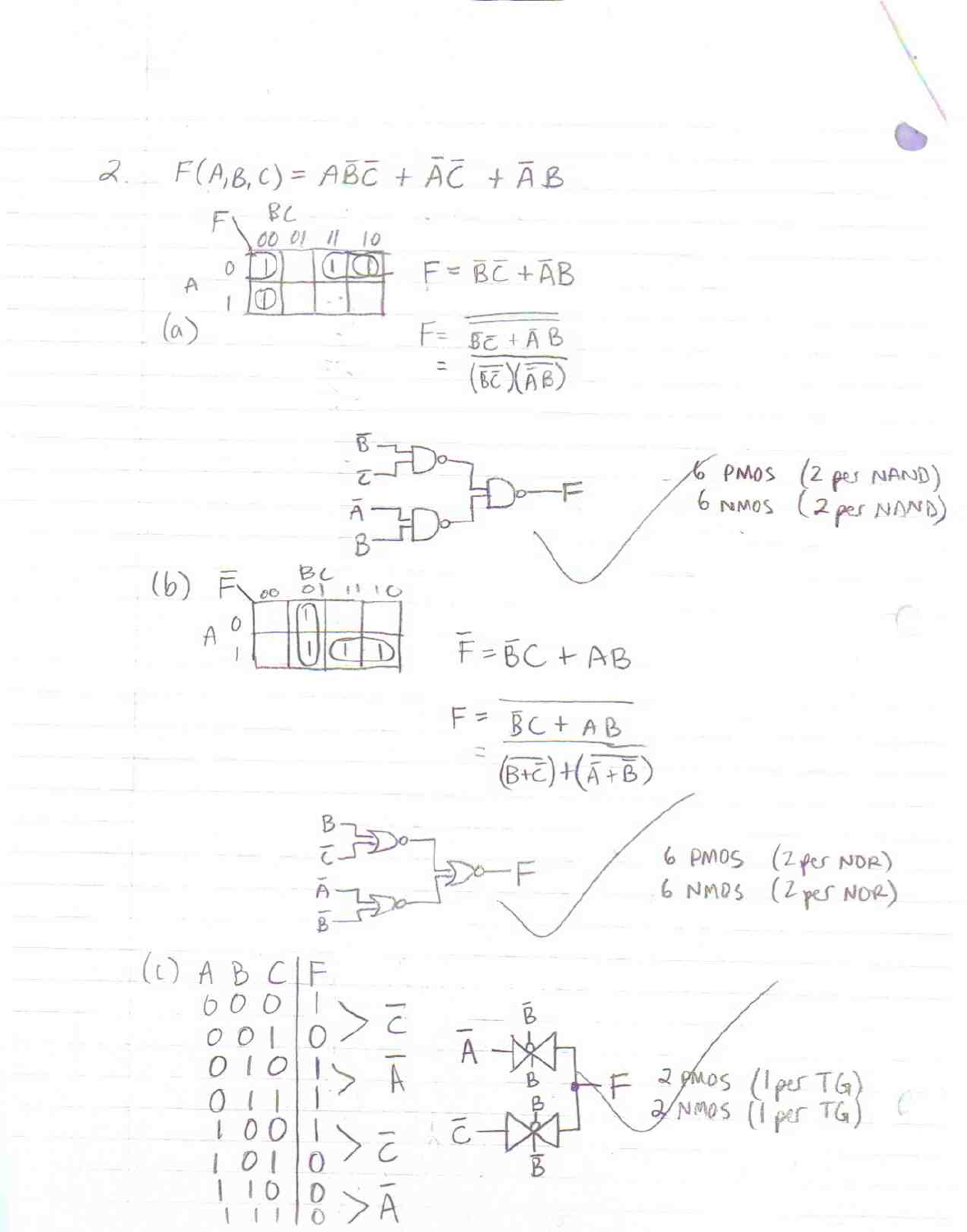$\mathcal{O}$ 3.  $F(A,B,C,D) = \overline{A}BC + AD + AC$  $\left(\begin{smallmatrix} 0\\0\\0\end{smallmatrix}\right)$  $> 0$  $\mathbbm{O}$  .  $> 0$ <br> $> 0$ 2345676910112345  $\circ$  $\sqrt{2}$  $\bigcirc$ .  $\vee$  $254567$  $8:1$ Ť  $\vee$ D  $ABC$  $(b)$ **1543200946545200** ৳  $4:16$ ABCD

Á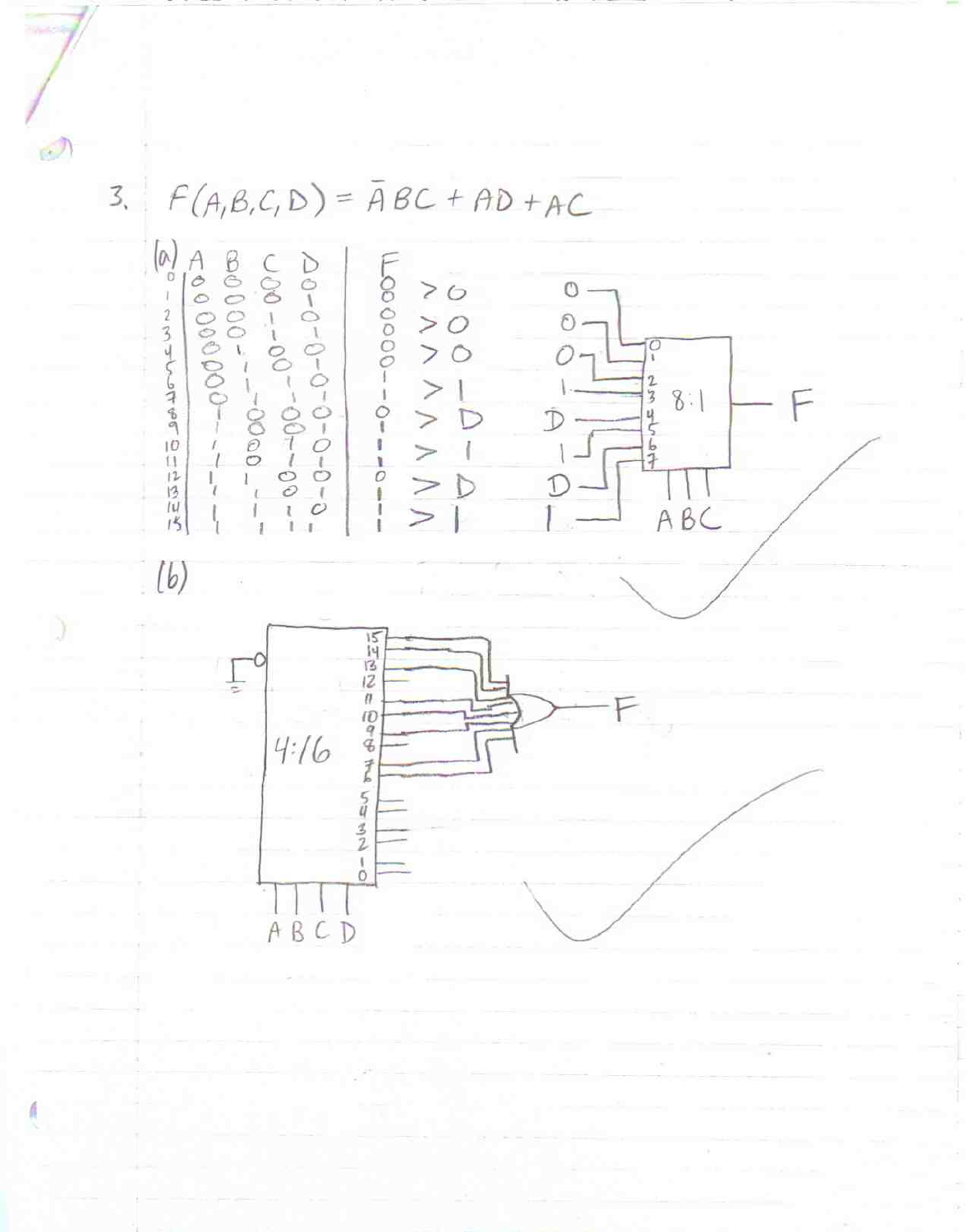

4. (a)  $G = AC + \overline{ADE} + BC + BDE$ <br>keinels: A, B, C, AD, AE, BD, BE, DE 10 literals  $G = AC + BC + (A + B)DE$ <br> $G = (A + B)C + (A + B)DE$  $h$ ernels:  $(A+B)$  $G = (A+B)(C+DE)$ 5 literals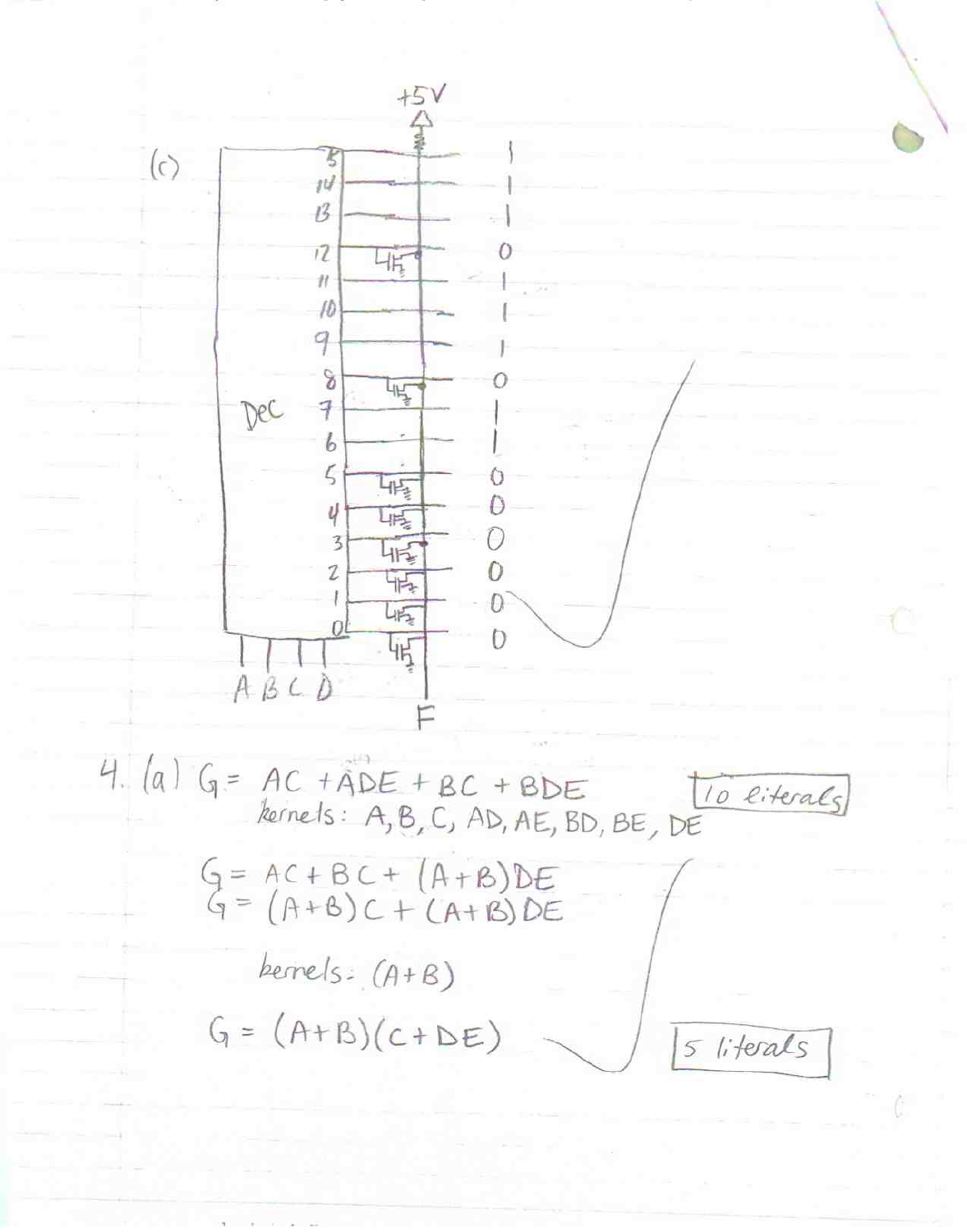- Problem 4: See slides for further examples of kernel extraction.
- Problem 5: A graph is composed of a set of vertices and edges. Each edge is connected to exactly two vertices. The edges in a directed graph are asymmetric: each has a source and destination (indicated by an arrow). A *directed acyclic graph* contains no cycles, i.e., it is impossible to start from any vertex and, following edges in the forward direction only, revisit the same vertex again. A tree is a directed acyclic graph containing no reconverging paths.
- Problem 6a:



Key: EST/LST/slack

The circuit does not meet its timing constraints.

• Problem 6b:

| A B C | Τ.             |
|-------|----------------|
| 000   | 1              |
| 001   | 1              |
| 010   | 1              |
| 011   | $\overline{0}$ |
| 100   | $\overline{0}$ |
| 101   | $\overline{0}$ |
| 110   | $\theta$       |
| 111   | 1              |